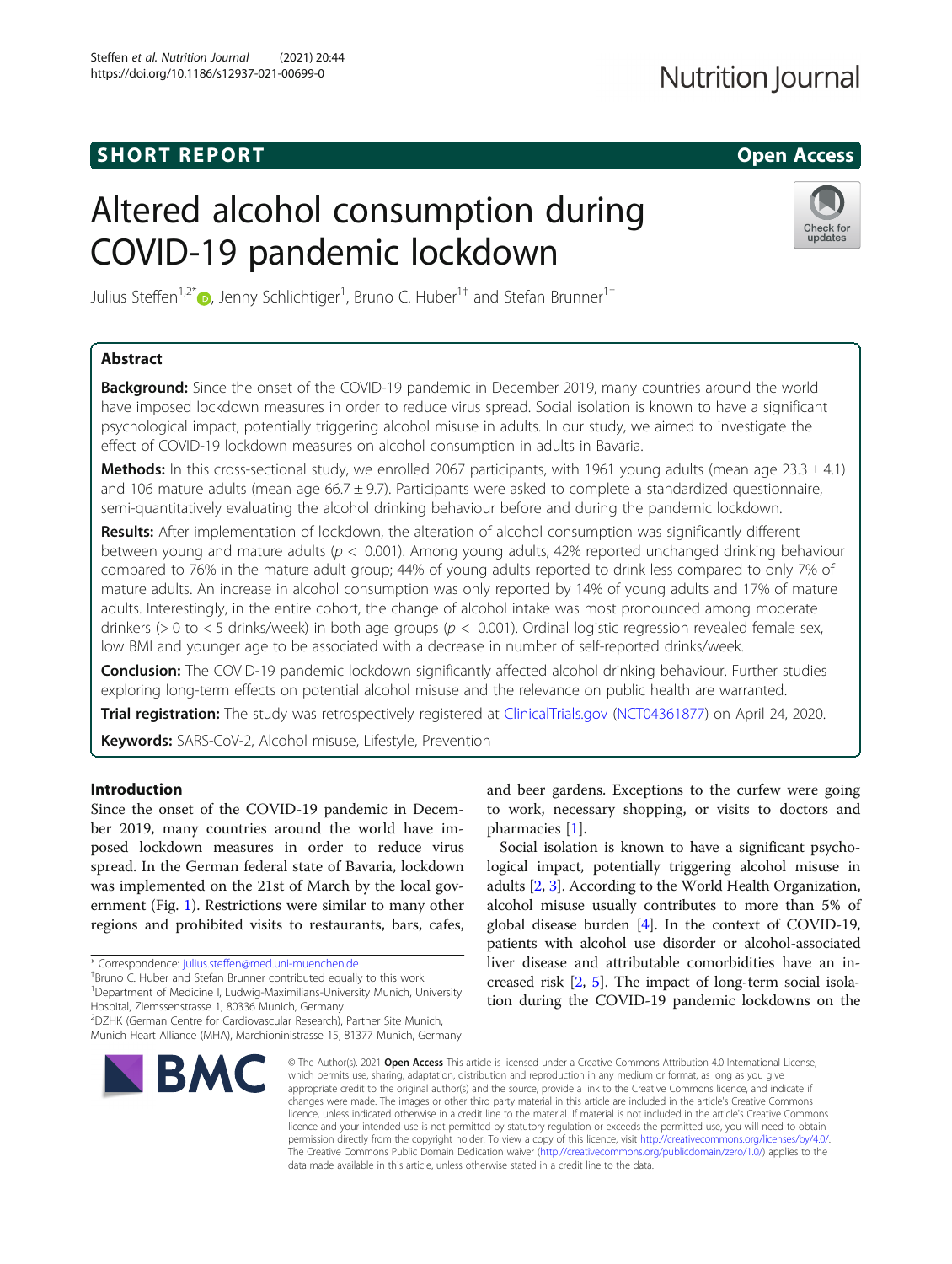

<span id="page-1-0"></span>

level of alcohol consumption and its relevance for public health was recently discussed by Clay and Parker [\[6](#page-5-0)].

Two different scenarios how COVID-19 pandemic lockdowns could affect alcohol consumption have been suggested in the literature [[7\]](#page-5-0). First, limited availability, tight budgets, and government restrictions would lead to a reduction in alcohol use. Second, stress and anxiety due to fear of infection, unemployment, or social isolation can trigger psychological distress mechanisms resulting in increased alcohol use [\[8](#page-5-0)].

In our study, we hypothesised that due to these scenarios, young people would drink less than mature people during the pandemic. We therefore aimed to investigate the effect of lockdown measures on alcohol consumption in young and mature adults in Bavaria.

# Methods

In order to assess the change in alcohol consumption during lockdown, we conducted a large-scale survey among young adults and mature adults. Data for young adults (up to 50 years of age) were collected within the online cross-sectional COLA (COVID-19 Pandemic Lockdown in Young Adults) study, registered at [clinicaltrials.gov](http://clinicaltrials.gov) (NCT04361877). The survey invitation was emailed to students who consented to receive survey invitations at LMU Munich and 5 other Bavarian universities. Data for mature adults (older than 50 years) were collected in a similar online and print questionnaire, sent to randomly chosen mature adults from diverse educational and financial backgrounds in different regions of Bavaria. These included family members of hospital co-workers (e.g. doctors, nurses, physiotherapists, technicians, secretaries), who then passed on printouts to friends. A power calculation has not been performed prior to study conductance.

Participants were asked to provide demographic data (age, weight, height, educational level) and to compare their alcohol consumption during lockdown to before on a three-level scale ("more", "less", "unchanged"). Also, they semi-quantified the number of drinks per week before, and after, lockdown implementation on an ordinal scale ("0 drinks", "0–2 drinks", "2–5 drinks", or "> 5 drinks" per week), with 1 drink corresponding to 500 ml of beer, 100 ml of wine, or 20 ml of liquors. See [appendix](#page-5-0) for more details.

All data sets with information on age and results on semi-quantified number of drinks were included in the analysis. All data collection was performed in accordance with the Declaration of Helsinki. The study was approved by the ethics committee of the Ludwig-Maximilians-University (LMU) Munich, Germany (approval number 20–268 KB). Participants were asked to report about their alcohol drinking behaviour before and during lockdown (Fig. 1).

Shapiro-Wilk test was applied for normality assessment. Differences between groups were evaluated using Kruskal-Wallis-Test for continuous data and Chi<sup>2</sup>-Test (Pearson Chi-Square) for ordinal or nominal data. Three different univariate and multivariate logistic regression analyses were performed to identify the protective factors and risk factors for alterations in alcohol consumption during lockdown compared to before, i.e. for i) drinking more, ii) drinking less, or iii) drinking over 5 drinks per week. Additionally, an ordinal regression model was used with the drinks category being the dependent variable and age group ( $\leq 50$  years regarded as "young", > 50 years regarded as "mature"), gender, BMI group (i.e. BMI < 20, BMI  $\geq$  20 and  $\leq$  25 [reference], and  $BMI > 25 \text{ kg/m}^2$ ), and a high education level (i.e. having acquired Abitur or university degree) serving as independent variables.

A  $p$ -value < 0.05 was regarded statistically significant for all tests. Continuous data are depicted as mean ± standard deviation or median [interquartile range (IQR)]. Statistical analysis was performed using R (RStudio version 1.2.5033).

# Results

A total of 2070 participants completed the questionnaires, with 1961 young adults (50 years or younger) and 106 mature adults (over 50 years) included in the analysis. Return rate for online and paper-based survey were 24% (1980 out of 8252) and 41% (77 out of 187), respectively. Mean age was  $23.3 \pm 4.1$  and  $66.7 \pm 9.7$ , respectively, and 71.4% (young adults,  $n = 1385$ ) vs. 58.1%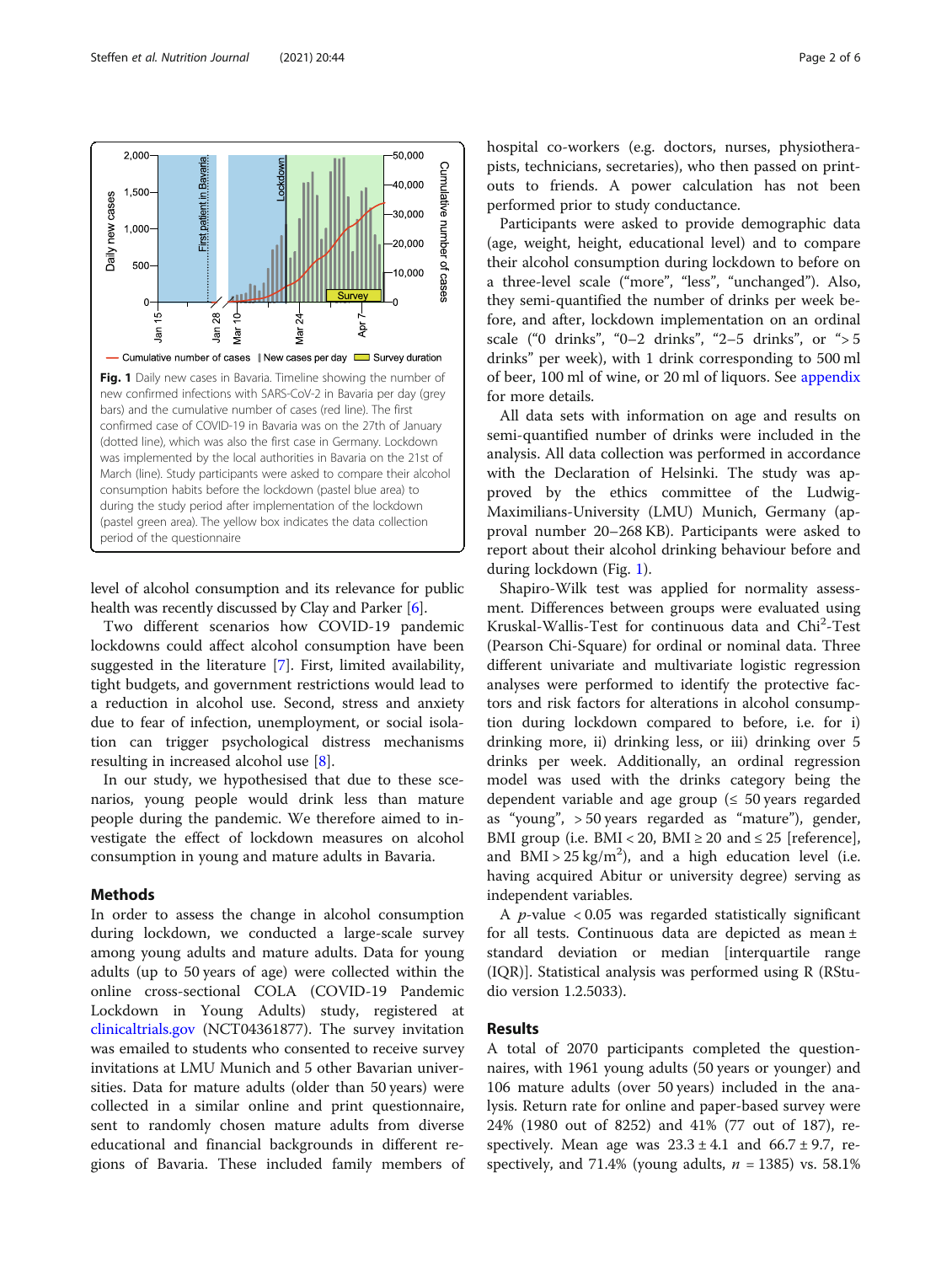# Table 1 Baseline Characteristics

|                                                    | Total ( $N = 2067$ ) | Mature ( $N = 106$ ) | Young ( $N = 1961$ ) | p value |
|----------------------------------------------------|----------------------|----------------------|----------------------|---------|
| Female                                             | 1446 (70.7%)         | 61 (58.1%)           | 1385 (71.4%)         | < 0.01  |
| Age (years)                                        | $25.6 \pm 10.6$      | $66.7 \pm 9.7$       | $23.4 \pm 4.1$       | < 0.01  |
| BMI ( $kg/m2$ )                                    | 21.7 [20.2-23.8]     | 25.7 [23.4-28.3]     | 21.6 [20.1-23.4]     | < 0.01  |
| BMI groups                                         |                      |                      |                      |         |
| BMI $\geq$ 20 and $\leq$ 25 kg/m <sup>2</sup>      | 1273 (62.0%)         | 37 (34.9%)           | 1236 (63.5%)         | < 0.01  |
| $BMI > 25$ kg/m <sup>2</sup>                       | 320 (15.6%)          | 62 (58.5%)           | 258 (13.3%)          |         |
| BMI < 20 kg/m <sup>2</sup>                         | 459 (22.4%)          | 7(6.6%)              | 452 (23.2%)          |         |
| Highest educational degree                         |                      |                      |                      |         |
| Not finished school                                | $1(0.0\%)$           | $1(0.9\%)$           | $0(0.0\%)$           | < 0.01  |
| Basic secondary school                             | 18 (0.9%)            | 18 (17.0%)           | $0(0.0\%)$           |         |
| Intermediate secondary school                      | 31 (1.5%)            | 30 (28.3%)           | $1(0.1\%)$           |         |
| Abitur (qualification for university) <sup>a</sup> | 1976 (95.6%)         | 16 (15.1%)           | 1960 (99.9%)         |         |
| Apprenticeship                                     | 17 (0.8%)            | 17 (16.0%)           | $0(0.0\%)$           |         |
| University degree <sup>a</sup>                     | 24 (1.2%)            | 24 (22.6%)           | $0(0.0\%)$           |         |
| Alcohol amount since lockdown implementation       |                      |                      |                      |         |
| less                                               | 824 (40.2%)          | 7(6.7%)              | 817 (42.0%)          | < 0.01  |
| unchanged                                          | 934 (45.5%)          | 80 (76.2%)           | 854 (43.9%)          |         |
| more                                               | 293 (14.3%)          | 18 (17.1%)           | 275 (14.1%)          |         |

BMI Body mass index. All numbers are given as median [inter-quartile range], mean ± standard deviation or total number and percentage of group. <sup>a</sup>Abitur and university degree were regarded as high education level in further analyses

(mature adults,  $n = 61$ ) were female. Body mass index was significantly higher in the older group (25.7 [23.4– 28.3] vs. 21.6 [20.1, 23.4] kg/m<sup>2</sup>) (Table 1). No participant was below the legal drinking age. Results stratified by gender or BMI groups are shown in Supplementary Table [S1](#page-5-0) and [S2](#page-5-0).

The fraction of participants from the two age groups reporting to be consuming more, less, or an unchanged amount of alcohol since the implementation of lockdown were significantly different  $(p < 0.001,$  Fig. 2). 44%  $(n = 854)$  of young adults reported to not have changed their drinking behaviour compared to 76% ( $n = 80$ ) of mature adults. The fraction of participants stating to be drinking less was larger among the young adults  $(42\%, n = 817)$  compared to mature adults (7%,  $n = 7$ ), while only 14% (young adults,  $n = 275$ ) and 17% (mature adults,  $n =$ 18) consume more alcohol.

Before lockdown, most participants reported to consume up to 2 drinks/week (Fig. [3](#page-3-0)). Generally, only a small fraction of participants drank 2–5 or more than 5 drinks/week, with similar rates in both age groups. However, during lockdown, most young adults consumed 0 drinks/week and the number of people in all other categories decreased. Contrasting this, only slight changes were found among mature adults, with a trend towards more participants in the 2–5 drinks/week and more than 5 drinks/week groups.

More than half of the participants with more frequent consumption of alcoholic beverages (more than 2 drinks/week) from the young adults group decreased their alcohol consumption (55%,  $n = 341$ ) (Supplementary Table [S3](#page-5-0)). Among the frequent drinkers in the mature age group ( $n = 33$ ), only 1 participant (3%) had a decreased alcohol consumption (Supplementary Table [S4\)](#page-5-0). Due to limited group size, more detailed analyses evaluating associated factors for this were not possible.

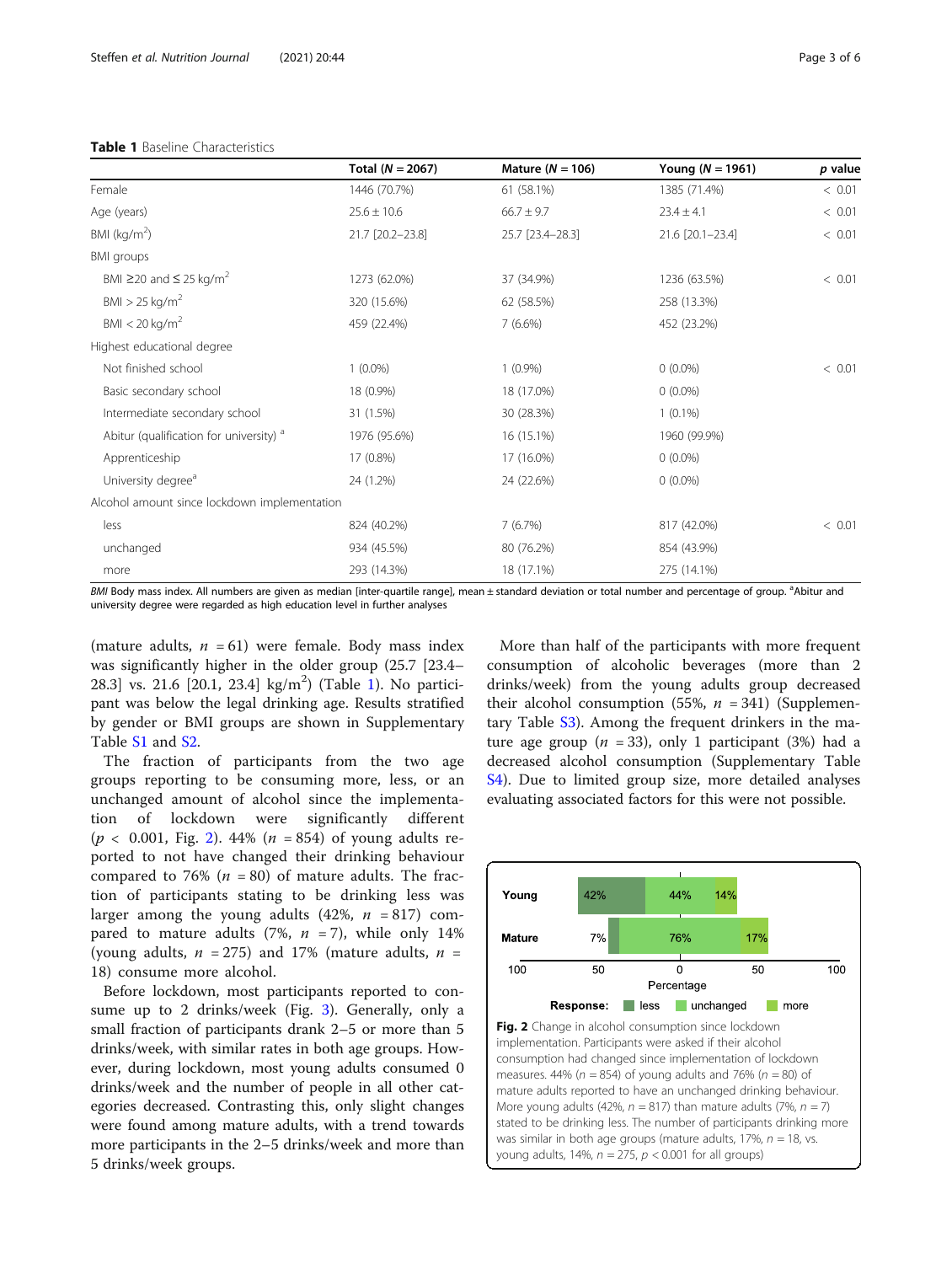<span id="page-3-0"></span>

Univariate analyses indicated BMI groups (BMI < 20  $\text{kg/m}^2$  or BMI > 25 kg/m<sup>2</sup>), age, abstinence (i.e. 0 drinks/ week) and frequent drinking (more than 2 drinks/week) were indicators for drinking more or less during lockdown. However, in multivariate logistic regression models for drinking more or less during lockdown respectively, after adjustment for interactions, prelockdown abstinence (0 drinks/week) was the only factor

protecting against drinking more (odds ratio, OR 0.24, 95% confidence interval, CI [0.16–0.35], Table 2) and young age was the only associated factor for drinking less (OR 9.91, 95% CI [4.92–23.8], Table [3\)](#page-4-0). Female sex was found to be protecting from being a heavy drinker (> 5 drinks/week) during lockdown (OR 0.43, 95% CI [0.32–0.57], Table [4](#page-4-0)). Educational levels and BMI did not serve as indicators in the multivariate regression models evaluated.

Additionally, an ordinal logistic regression model was performed to find factors associated with a decrease to a lower semi-quantitative category for number of drinks per week. Three factors could be identified for this: young vs. mature age (odds ratio, OR, 0.42 [95% confidence interval, CI, 0.24–0.74],  $p = 0.003$ ), female vs. male gender (OR, 0.69 [95% CI, 0.57-0.83],  $p < 0.001$ ), and BMI < 20 kg/m<sup>2</sup> vs. BMI  $\geq$  20 and  $\leq$  25 kg/m<sup>2</sup> (OR 0.72) [95% CI 0.58–0.89],  $p = 0.002$ ) were found to be associated with a decrease to a lower category for number of drinks per week. A BMI >  $25 \text{ kg/m}^2$  or a high education level had no statistically significant effects (Supplementary Table [S5](#page-5-0)).

# **Discussion**

In summary, we conducted a regional cross-sectional study in Bavaria, Germany, and found a significant agedependent change in overall alcohol consumption. Young adults appear to reduce (42%) or not alter (44%) their drinking habits. In contrast, only 7% of mature adults reduced their alcohol consumption, and in 17%, an increase was observed. Most mature adults (76%) did not change their drinking habits.

The self-reported levels of alcohol consumption are comparable to the literature on alcohol consumption in

Table 2 Univariate analysis and multivariate regression model for "drinking more"

| Univariate analyses          |                      |                  | Multivariate regression model |           |                     |         |
|------------------------------|----------------------|------------------|-------------------------------|-----------|---------------------|---------|
|                              | False ( $n = 1760$ ) | True $(n = 293)$ | Odds ratio [95% CI]           | P value   | Odds ratio [95% CI] | P value |
| Age group                    |                      |                  |                               |           |                     |         |
| Mature                       | 87 (4.95%)           | 18 (6.14%)       | Reference                     | Reference |                     |         |
| Young                        | 1671 (95.1%)         | 275 (93.9%)      | $0.79$ $[0.48 - 1.38]$        | 0.390     |                     |         |
| Gender                       |                      |                  |                               |           |                     |         |
| M                            | 497 (28.5%)          | 96 (33.2%)       | Reference                     | Reference |                     |         |
| F                            | 1244 (71.5%)         | 193 (66.8%)      | $0.80$ $[0.62 - 1.05]$        | 0.109     |                     |         |
| High education level         | 1706 (96.9%)         | 281 (95.9%)      | $0.73$ $[0.40 - 1.46]$        | 0.359     |                     |         |
| <b>BMI</b> group             |                      |                  |                               |           |                     |         |
| normal                       | 1090 (62.3%)         | 175 (60.6%)      | Reference                     | Reference |                     |         |
| BMI > 25 kg/m <sup>2</sup>   | 259 (14.8%)          | 58 (20.1%)       | 1.40 [1.00-1.93]              | 0.049     | 1.351 [0.965-1.872] | 0.075   |
| BMI $<$ 20 kg/m <sup>2</sup> | 400 (22.9%)          | 56 (19.4%)       | $0.87$ $[0.63 - 1.20]$        | 0.407     | 0.948 [0.679-1.307] | 0.749   |
| <b>Abstinent before</b>      | 536 (30.6%)          | 28 (9.56%)       | $0.24$ $[0.16 - 0.35]$        | < 0.001   | 0.248 [0.162-0.365] | < 0.001 |

Table legend: CI Confidence interval. High education level was defined as Abitur (highest school degree in Germany) or university degree. BMI Body-mass index, M Male, F Female gender. A BMI between 20 and 25 kg/m<sup>2</sup> was regarded normal in this analysis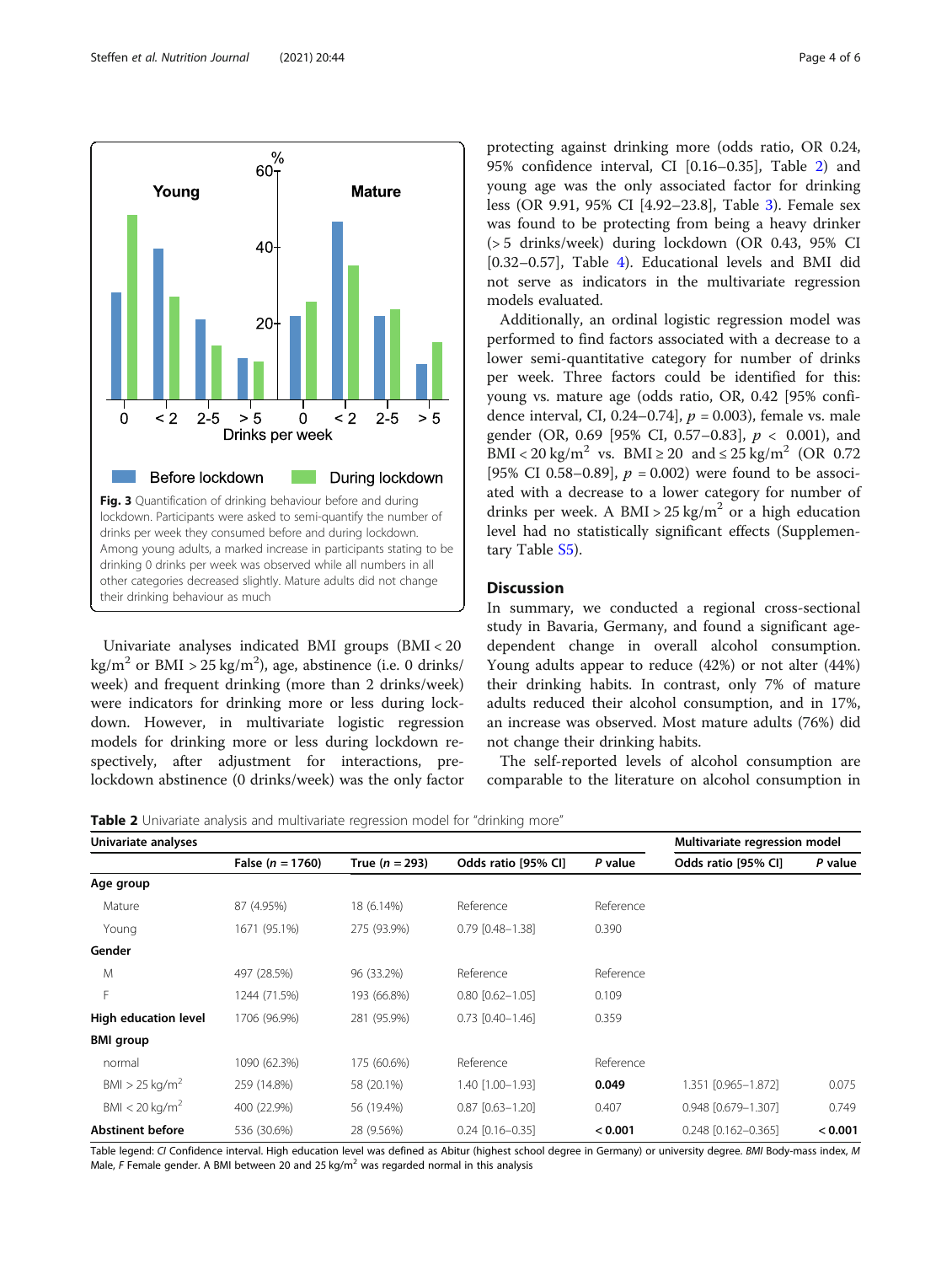| Univariate analyses          |                    |                  | Multivariate regression model |           |                       |         |
|------------------------------|--------------------|------------------|-------------------------------|-----------|-----------------------|---------|
|                              | False $(n = 1760)$ | True $(n = 293)$ | Odds ratio [95% CI]           | P value   | Odds ratio [95% CI]   | P value |
| Age group                    |                    |                  |                               |           |                       |         |
| Mature                       | 98 (7.99%)         | 7(0.85%)         | Reference                     | Reference |                       |         |
| Young                        | 1129 (92.0%)       | 817 (99.2%)      | 9.91 [4.92-23.8]              | < 0.001   | 9.619 [4.734-23.086]  | < 0.001 |
| Gender                       |                    |                  |                               |           |                       |         |
| M                            | 363 (29.8%)        | 230 (28.3%)      | Reference                     | Reference |                       |         |
| F                            | 854 (70.2%)        | 583 (71.7%)      | 1.08 [0.89-1.31]              | 0.456     |                       |         |
| High education level         | 1166 (95.0%)       | 821 (99.5%)      | 10.5 [4.31-35.4]              | < 0.001   |                       |         |
| <b>BMI</b> group:            |                    |                  |                               |           |                       |         |
| normal                       | 740 (60.6%)        | 525 (64.3%)      | Reference                     | Reference |                       |         |
| $BMI > 25$ kg/m <sup>2</sup> | 212 (17.4%)        | 105 (12.9%)      | $0.70$ $[0.54 - 0.90]$        | 0.006     | $0.884$ [0.673-1.157] | 0.371   |
| BMI $<$ 20 kg/m <sup>2</sup> | 269 (22.0%)        | 187 (22.9%)      | 0.98 [0.79-1.22]              | 0.856     | 0.965 [0.775-1.201]   | 0.753   |

<span id="page-4-0"></span>Table 3 Univariate analysis and multivariate regression model for "drinking less"

Table legend: CI Confidence interval. High education level was defined as Abitur (highest school degree in Germany) or university degree. Education level was not included in the multivariate analysis due to interaction with age group. M Male, F Female gender, BMI Body-mass index. A BMI between 20 and 25 kg/m<sup>2</sup> was regarded normal in this analysis

young [\[9](#page-5-0)] or mature adults [[10](#page-5-0)]. Generally, Germany ranks among the countries with the highest alcohol consumption worldwide [[4\]](#page-5-0).

Our results on changes in drinking behaviour are in accordance with the proposed scenario of a decline in alcohol consumption during the early phase of the crisis [[7\]](#page-5-0). The effect was mainly limited to young adults, possibly because they tend to live in student dorms or single studios and consume alcohol mainly when meeting friends in bars, restaurants, or at private parties [\[11](#page-5-0)]. This effect was also observed in South Africa, where strict alcohol control policies have been implemented in order to prevent alcohol-related accidents [\[7](#page-5-0)].

Perhaps, in mature adults, the lack of drinking in bars or restaurants was counter-balanced by home drinking [[2](#page-5-0)].

Although the pandemic leads to high stress levels among survivors [[3](#page-5-0)] we did not observe an increased alcohol consumption as self-medication for depression or anxiety during the pandemic. Interestingly, in our analysis, the effect of female gender on alcohol use was not as strong as literature might suggest. Men are more prone for psycho-logical distress, possibly leading to increased drinking [\[8](#page-5-0)].

In terms of prevention of chronic alcohol-related morbidities, the results are somewhat satisfactory for the moment, and a spike of drinking disorders or alcohol dependency does not seem likely. However, an economic crisis as a result of the current pandemic could, in the medium-term, lead to the proposed alternative scenario with high unemployment rates and an increased alcohol consumption due to more free time [\[2](#page-5-0)].

|  |  |  |  | <b>Table 4</b> Univariate analysis and multivariate regression model for "drinking >5 drinks/week" |
|--|--|--|--|----------------------------------------------------------------------------------------------------|
|--|--|--|--|----------------------------------------------------------------------------------------------------|

| Univariate analyses          |                    |                  |                        | Multivariate regression model |                     |         |
|------------------------------|--------------------|------------------|------------------------|-------------------------------|---------------------|---------|
|                              | False $(n = 1760)$ | True $(n = 293)$ | Odds ratio [95% CI]    | P value                       | Odds ratio [95% CI] | P value |
| Age group                    |                    |                  |                        |                               |                     |         |
| Mature                       | 89 (4.83%)         | 16 (7.55%)       | Reference              | Reference                     |                     |         |
| Young                        | 1755 (95.2%)       | 196 (92.5%)      | $0.62$ $[0.36 - 1.11]$ | 0.104                         |                     |         |
| Gender                       |                    |                  |                        |                               |                     |         |
| M                            | 497 (27.2%)        | 98 (46.7%)       | Reference              | Reference                     |                     |         |
| F                            | 1328 (72.8%)       | 112 (53.3%)      | $0.43$ $[0.32 - 0.57]$ | < 0.001                       | 0.469 [0.347-0.635] | < 0.001 |
| High education level         | 1787 (96.8%)       | 204 (96.2%)      | $0.83$ $[0.41 - 1.91]$ | 0.633                         |                     |         |
| <b>BMI</b> group:            |                    |                  |                        |                               |                     |         |
| normal                       | 1131 (61.7%)       | 138 (65.4%)      | Reference              | Reference                     |                     |         |
| $BMI > 25$ kg/m <sup>2</sup> | 274 (14.9%)        | 42 (19.9%)       | 1.26 [0.86-1.81]       | 0.230                         | 1.158 [0.787-1.673] | 0.444   |
| BMI < 20 kg/m <sup>2</sup>   | 428 (23.3%)        | 31 (14.7%)       | $0.60$ $[0.39 - 0.88]$ | 0.009                         | 0.729 [0.473-1.092] | 0.137   |

Table legend: CI Confidence interval. High education level was defined as Abitur (highest school degree in Germany) or university degree. M Male, F Female gender, BMI Body-mass index. A BMI between 20 and 25 kg/ $m^2$  was regarded normal in this analysis